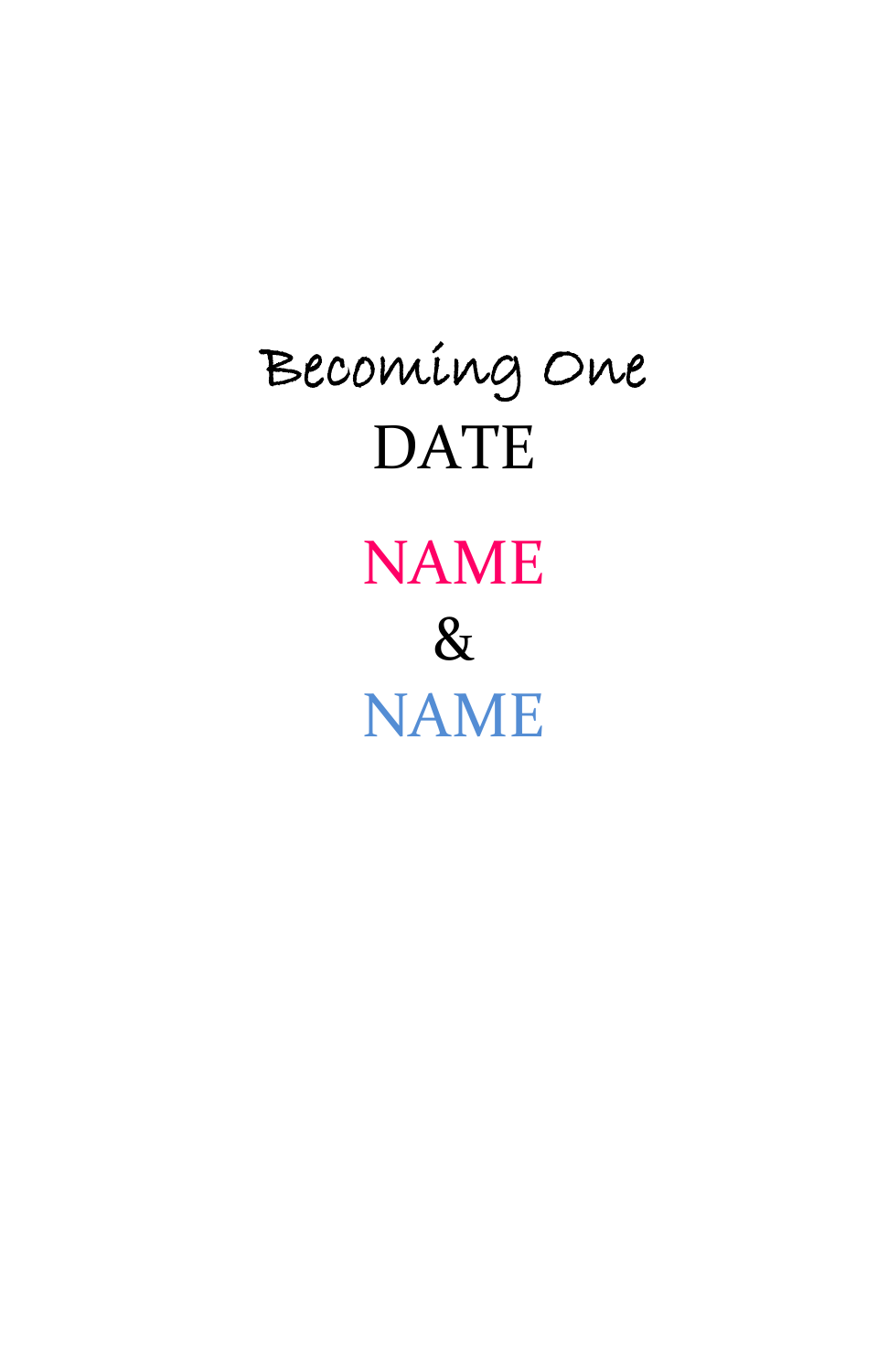**Prior to Service:**

**Seating of family ? Bridal Party Entry? Any Music being played?**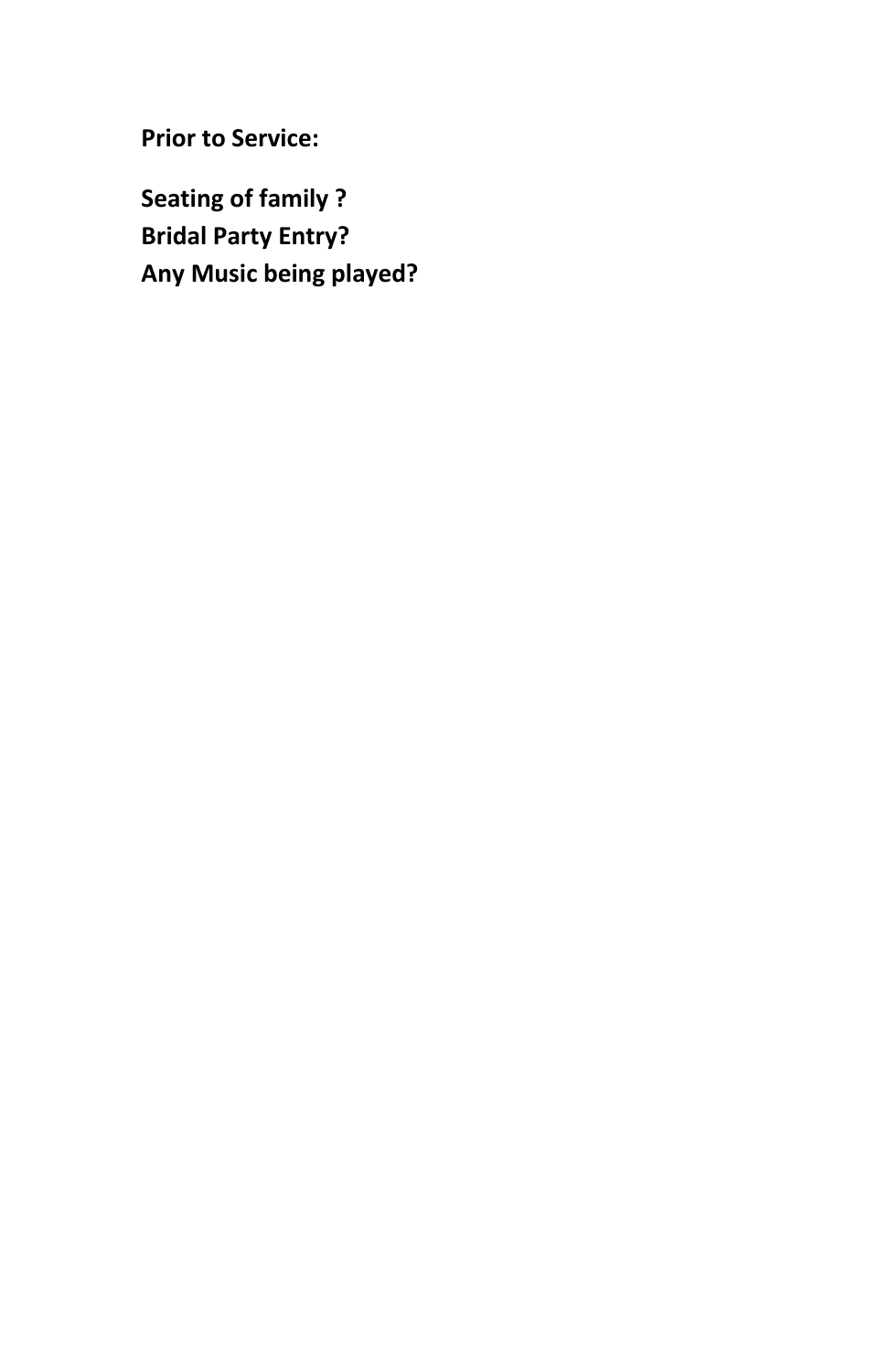# **Please be seated… Call to Worship**

God is love, and those who abide in love, abide in God, and God abides in them.

# **Statement on the Gift of Marriage**

We are gathered in the presence of God to give thanks for the gift of marriage, to witness the joining together of **NAME** and **NAME**, to surround them with our prayers, and to ask God's blessing upon them, so that they may be strengthened for their life together and nurtured in their love for God.

God created us in his image and gave us marriage so two people may help and comfort each other, living faithfully together in plenty and in want, in joy and in sorrow, in sickness and in health, throughout all their days.

God gave us marriage for the well-being of human society, for the ordering of family life, for the birth and nurture of children.

We rejoice that marriage is given by God, blessed by our Lord Jesus Christ, and sustained by the Holy Spirit.

Therefore, let marriage be held in honor by all of us.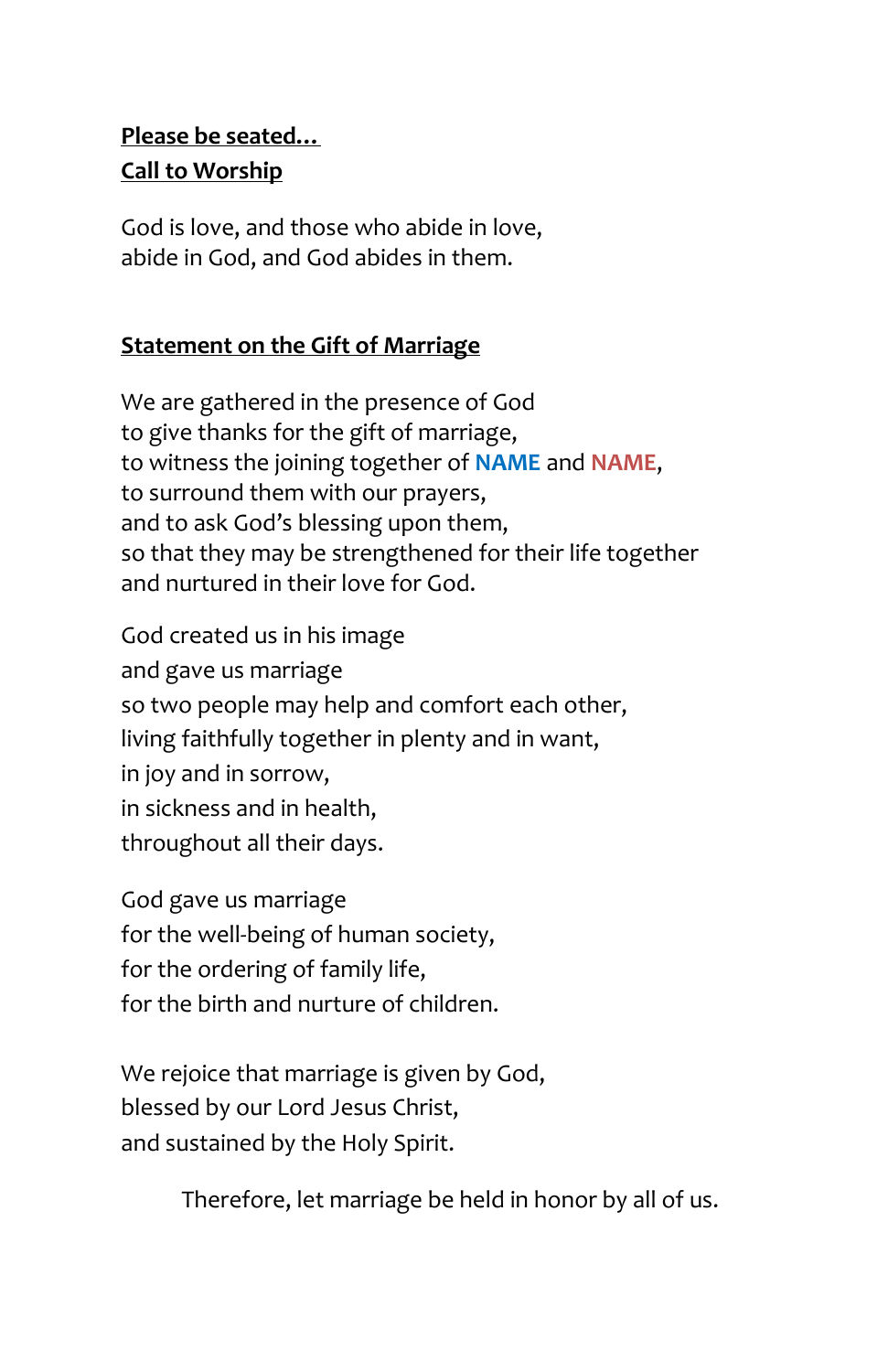#### **Please join me in Prayer**

#### **Declarations of Intent**

**NAME**, understanding that God has created, ordered, and blessed the covenant of marriage,

Do you affirm your desire and intention to enter this covenant?

Do you?

**NAME**, understanding that God has created, ordered, and blessed the covenant of marriage,

Do you affirm your desire and intention to enter this covenant?

Do you?

#### **Giving away of the Bride**

Who gives this woman to be married to this man? (we do)

#### **Affirmation of the Congregation**

Will you, the family and friends here today, in witnessing these vows promise to support, encourage and pray for **\_\_\_\_\_\_\_\_\_** and **\_\_\_\_\_** in their marriage? If so, please say "We will"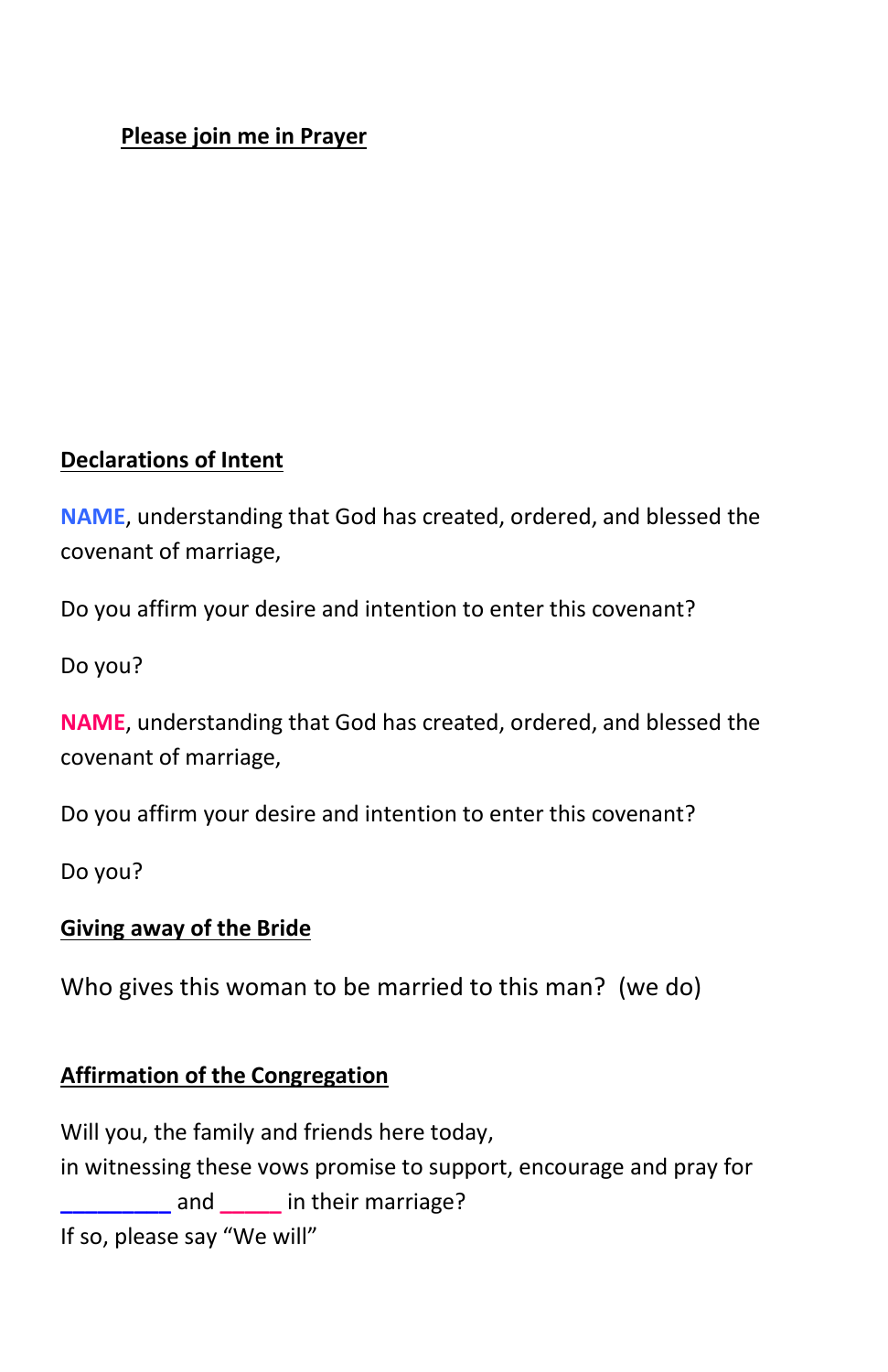**Scripture**

## **Meditation**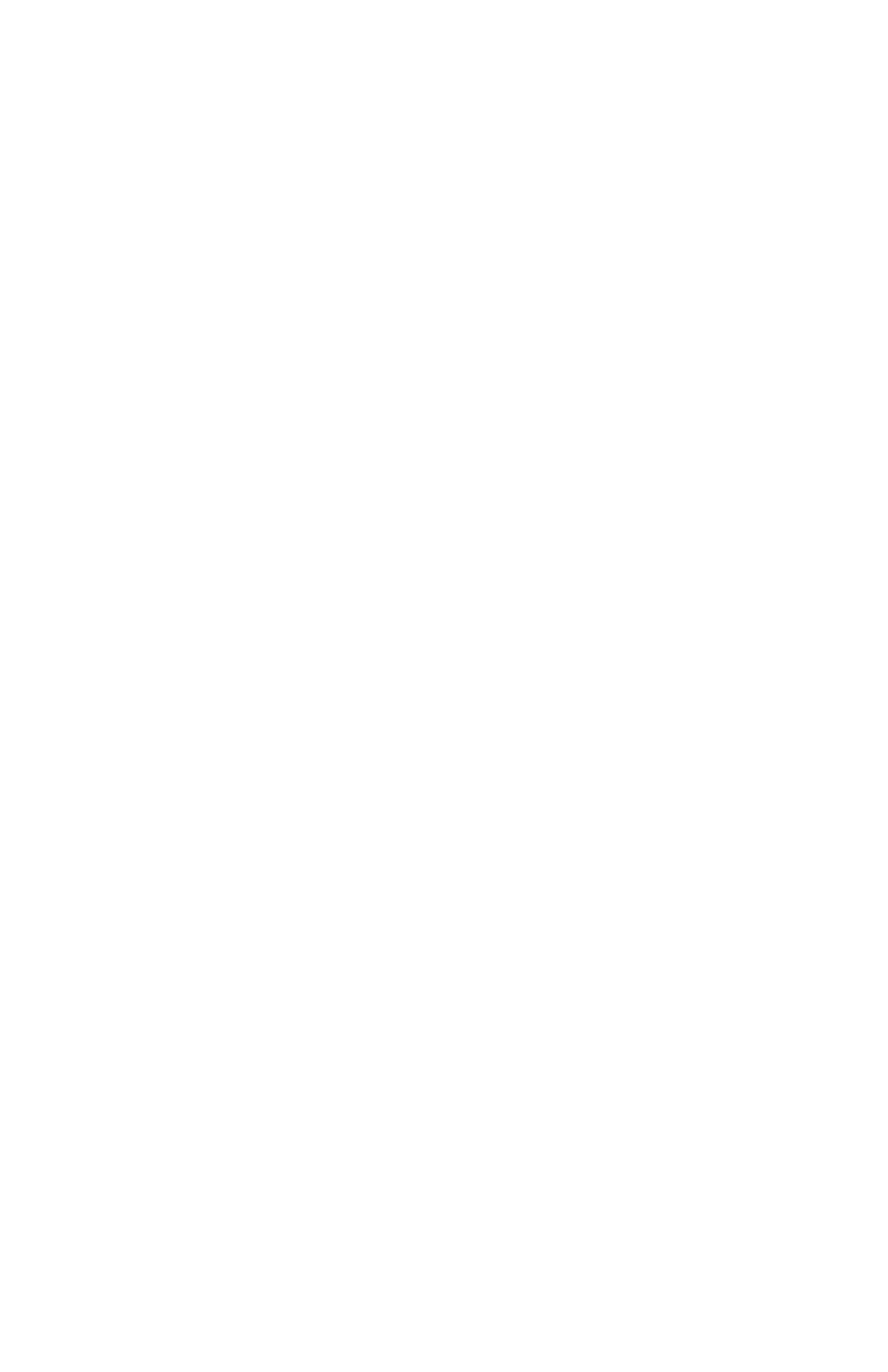## **Vows**

**NAME** and **NAME** since it is your intention to marry bind yourselves to each other as husband and wife with these promises:

(**NAME**, give bouquet to \_\_\_\_\_\_\_\_\_\_\_\_\_\_\_\_ )

## **Exchange of Rings**

**NAME** and **NAME** bring rings as signs of their promise. *Who has the rings?*

**The ring is a sign of the unending love that God has for both NAME and NAME and the unending love they have for each other. The ring is also made of precious metal which represents the precious gift God gives to us in the covenant of marriage.** 

## **Please join me in prayer Let us pray:**

By your blessing, O God, may these rings be to **NAME** and **NAME** symbols of unending love and faithfulness, reminding them of the covenant they have made this day, through Jesus Christ our Lord. Amen.

# **Ceremony/Special music?**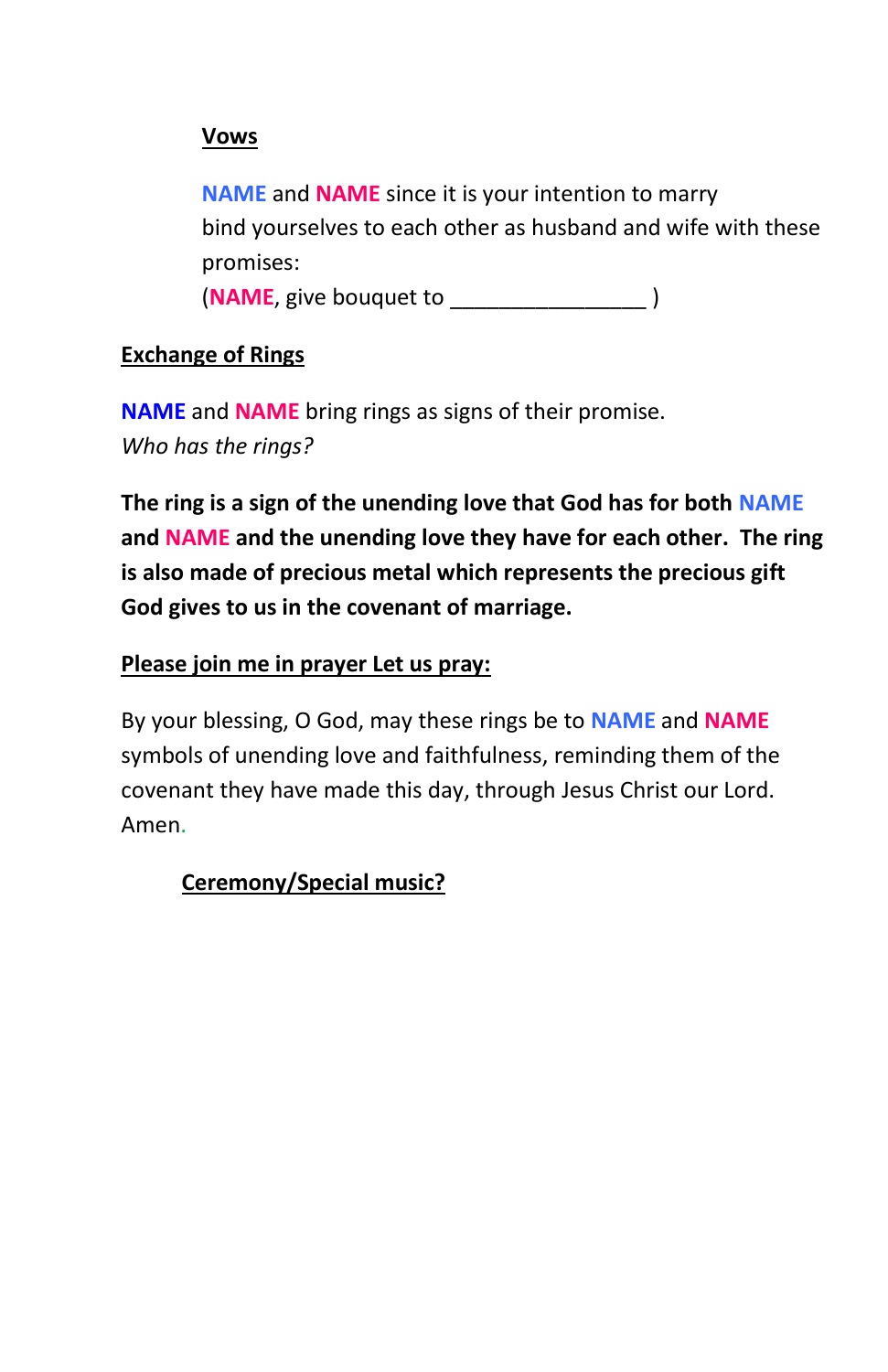# **PRAYER- Lord's Prayer? Let us Pray**

Eternal God,

Our Father, Who art in heaven, hallowed be Thy name. Thy kingdom come, Thy will be done, on earth as it is in heaven. Give us this day our daily bread; and forgive us our debts, as we forgive our debtors; and lead us not into temptation, but deliver us from evil. For Thine is the kingdom and the power and the glory, forever. Amen.

## **Announcement of Marriage**

By the authority committed unto me as a minister of the Church, I declare that **NAME** and **NAME** are now husband and wife, according to the ordinance of God, and the law of this state, in the name of the Father, and of the Son, and of the Holy Spirit. Amen.

Those whom God has joined together Let no one separate.